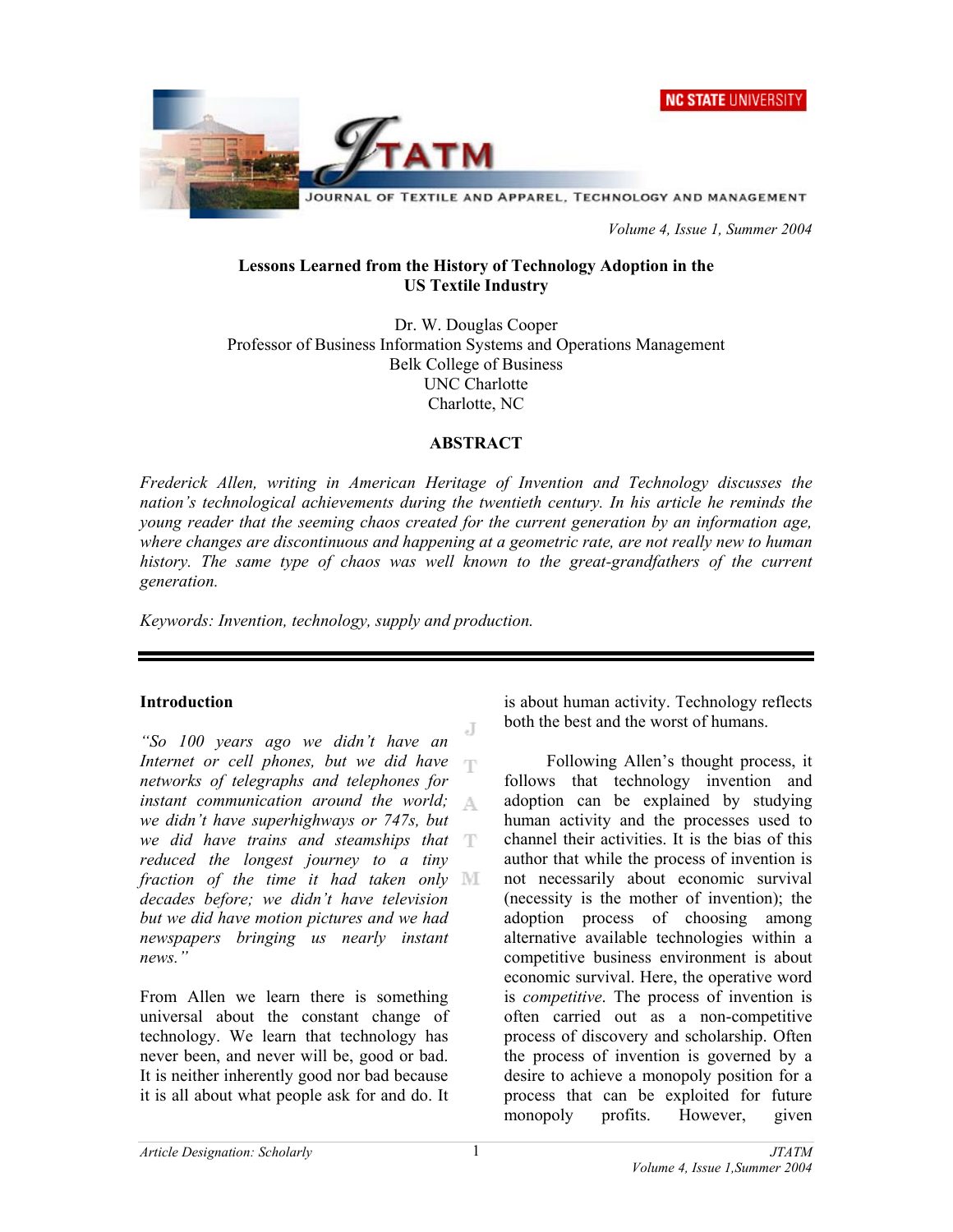invention, adoption of available features of invention are, within a competitive environment, driven by the desire for economic advantage and long-term economic survival. In a competitive environment, the adoption of technology is about supplying maximum value per consumer dollar to a firm's customers. It is also about the production possibilities tradeoffs among resources and the relative factor prices that determine technology's position on a given production possibility curve for a given situation.

In his article Allen does not discuss the significant impact of the new global economy on the technology invention or adoption process. No one that passed from the  $20<sup>th</sup>$  to the  $21<sup>st</sup>$  century can deny that the world of today has become significantly more competitive than the world of our parents. To look at the world of today, for better or worse, one sees nation after nation accepting the market system as a primary determinate of human behavior. In general, the world is becoming increasingly economically competitive. Ethical decisions as to exploitation of labor, the environment, etc. are more and more being left to market system determination. One can argue, so too will be the case for future technology adoption decisions. What might one forecast as a "steady state" solution for this increasing reliance on the market place by T humans to determine their technology?

Of the three basic needs of humans, A food, shelter and clothing, the last two, T shelter and clothing, are intimately involved with the production and distribution of M textile products. If technology is about human activity, the author can think of few products that are more pervasive to the human existence than textile products. In addition the US textile industry was an early example to the world about how technology adoption behaves in a near perfectly competitive world. So, what is the connection between the textile supply chain and technology? A young university colleague of mine recently indicated to me that "there was nothing to learn about technology adoption from such a backward

industry as textiles." It seems that this attitude is pervasive for many people under the age of 40 who view the textile production and distribution supply chain as beginning in Asia and ending at the local shopping center. It is the bias of the author that one has a great deal to learn about the ever-more-competitive global economy by studying the rise and fall of the US textile industry. To understand technology adoption in the  $21<sup>st</sup>$  century one must understand the basics of global market economics. This was true for the textile industry of the late  $20<sup>th</sup>$ century and is the reason that one can learn from the technology adoption decisions from the textile experience of that period.

As the 1960s closed it was well understood by involved government, education and business officials that the US textile industry was entering interesting times. At stake was the survival of the industry as the country moved toward the 21<sup>st</sup> century. Some US government participants that had an interest in determining the future course of the industry were the National Science Foundation, the Treasury Department's Office of Industrial Economics, US Departments of Commerce and Labor, etc. The presence of various associations, representing segments of the industry, such as ATMI, American Textile Manufacturing Institute, and others, were pervasive at meetings to discuss the industry's future. Business leaders had opinions about what was required for the industry's future survival that were diverse and contained a high degree of variability. And textile schools such as the one at NC State University, serving an international student clientele, were poised to do scholarly things to aid the industry's survival. It was the beginning of very interesting times for the future of the US Textile Industry! The central theme of this paper is that while the US textile industry, taken as a whole, was improperly structured to survive a coming global economy, a relatively small number of well capitalized textile firms attempted to beat the survival odds through the efficient and timely adoption of technology. There was a belief among these companies that in the face of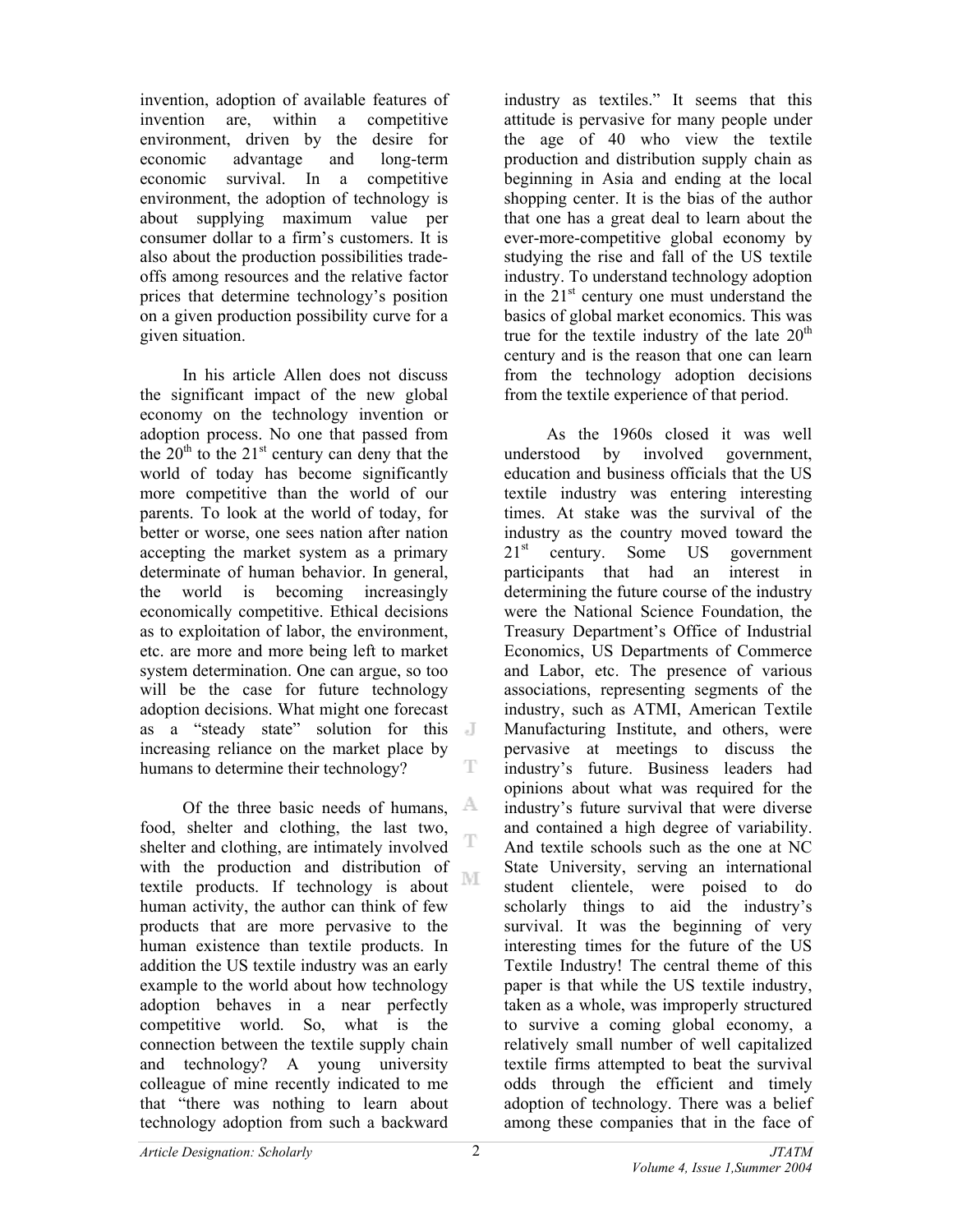significant market disadvantages, the proper utilization of chemical, mechanical and information technology would allow textile firms long-term survival. These few firms aggressively implemented this strategy during the decades of the 1970s and 1980s and it was not until the 1990s that it became clear to most that the strategy was not working. During the 1990s technology oriented textile firms lost ever-increasing market share to global supply chain components who possessed considerably less technological sophistication than those being supplanted. During the 1990s, those that put much faith in technology as a means of continuing business survival learned that technology is not a panacea. These people learned that for some-time-to-come cheap labor and government policies to provide jobs in developing and third-world countries will more-often-than-not trump technology adoption. During the 1970s and 1980s a number of US textile firms created an impressive base of supply chain technology, much of it in the computer-based systems areas of productivity improvement, product quality, supply chain lead times and customer service. As more and more of these firms have become bankrupt, significant amounts of an extremely valuable knowledge base about textile production/distribution supply chain systems, and the expertise of the people who developed and nurtured these systems over a thirty year period has been lost and has T generated a future need for the essential features of these systems to be reinvented, A redeveloped, reunderstood, at a later date T within a more "global" environment. The textile experiment that was based on the ΝE assumption that technology was a sure pathway to long-term survival was an edifying process that should not be ignored, but learned from as new more geographically diverse textile supply chains emerges in the decade of 2010. *Will someone please queue the Gone With the Wind Theme?*

### **What is the Textile Industry?**

Writing in 1970 Cooper (6) pointed to the need for a new definition of the textile industry. Anticipating a significant influx of new technology that would greatly alter the classical view of the supply chain that produces and delivers textile products, Cooper proposed the following definition:

*"A workable definition for the future would be to define the textile industry in terms of those components that produce and add value to the one basic textile material, the textile fiber ( a textile fiber may be natural or man-made, but must have the property of having a length which is several hundred times its width; it must also be capable of being spun into yarns or produced in filament form). The above definition includes the fiber producers, any new process which produces a product from textile fibers (such as the new nonwoven processes for fabric forming) those elements responsible for the marketing and distribution of these products, in addition to the classical components of the textile industry such as yarn spinning, weaving, knitting, etc."* 

## **Textiles; A Backward Industry?**

It can be argued that the beginning of the end for a competitive, domestic, US textile industry was the decade of the 1980s. In the 1970s this industry was made up of hundreds of small, weakly capitalized firms. During the 1900-1950 period, US textile firms operated in an environment where technological advancements were gradual and non-disruptive to the structure of the industry. Textile technology was built around the production of cotton and/or wool based products. The knowledge base about technology was well diffused and, in the main, mechanically based. Loom manufacturing and the US market for these machines was dominated by two firms. Two different firms dominated the manufacture of yarn spinning equipment supplied to US companies. The Market conditions relative to new technology developments in textile machinery were at such a slow pace and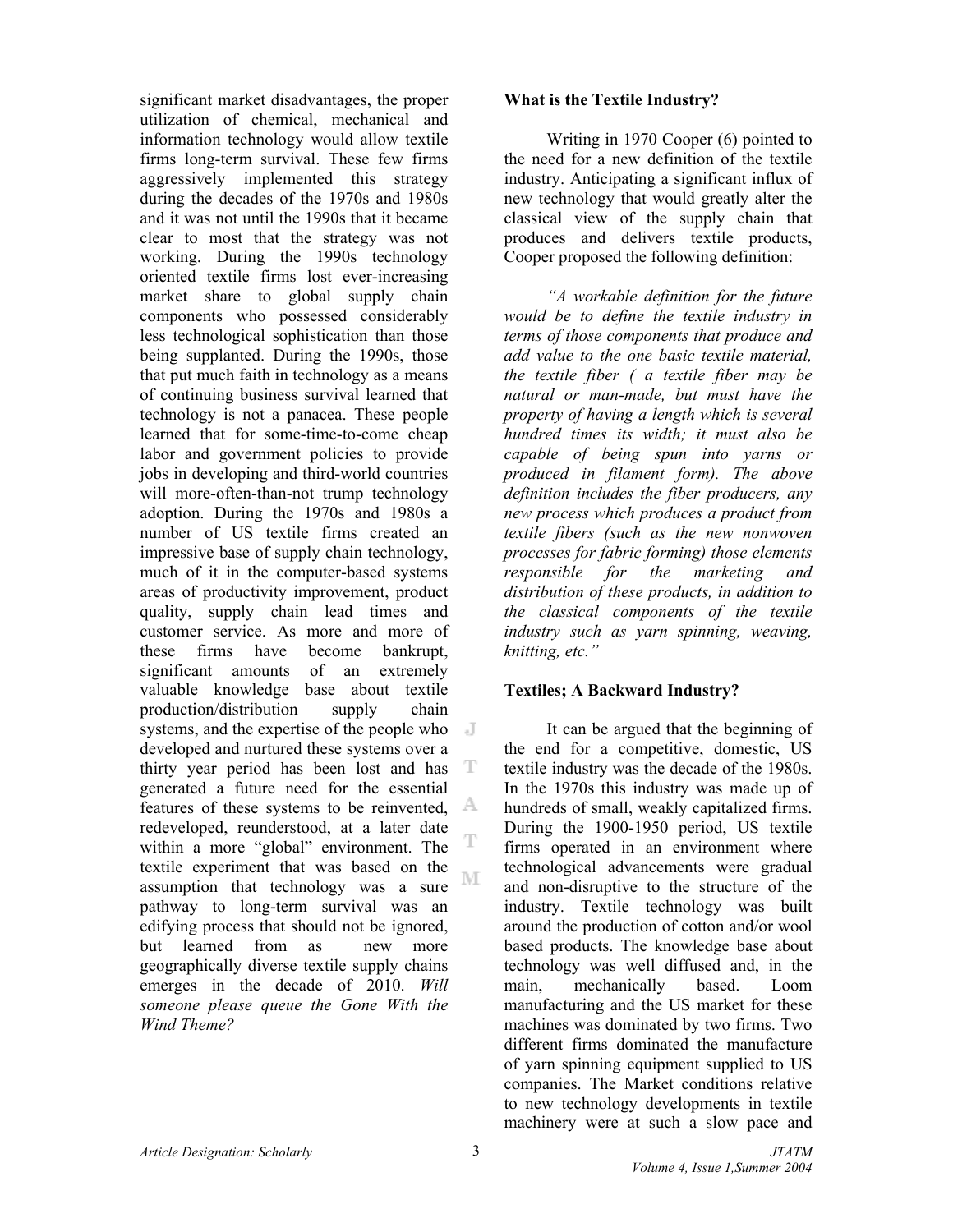productivity improvements so marginal that seldom was an existing machine put at a major competitive disadvantage by a new machine, until long after the depreciation period for the existing machine. In the mid 1970s, many looms that had been originally purchased in the first decade of the 1900s were still in place and producing fabric in the US. The textile technology of the period was that of purchased replacement parts for machines that had originally been purchased many years earlier. In general, capital cost, technology and associated knowledge were not major deterrents to US production of textile products during the first fifty years of the twentieth century. This slow rate of advancement of technology in the production and distribution of textile products had been a comfort to the many small, weakly capitalized, firms that made up the industry structure. For over a half century, the US Textile Industy exhibited the stability of an industry that was relatively free of decisions imposed on capital owners via technological change. Required decisions to adopt or not adopt new technology for the purpose of competitive advantage were few and far between. It was this lack of progress in technological advancement and a continuing reliance on unskilled labor that prompted the image of textiles as a "backward industry" in the 1970s. J

-T In March of 1970 Dr. Michael Lock of Derring Milliken Company (6) made a presentation to a joint meeting of the  $A$ American Textile Manufacturing Institute and the National Council for Textile Education on the state of technology in the NΓ textile and apparel industries. Here, Dr. Lock pointed to the slow rate of technological growth in these traditional industries during the decades of the 1950s and 60s. Dr. Lock made his point by tracking the number of scientists, engineers and knowledge workers employed in the traditional textile and apparel industries, using data supplied by the National Science Foundation and Bureau of Labor statistics, and showing these numbers to be small and without any appreciable growth. In an earlier 1969 meeting of the American

Textile Manufacturing Institute John P. Figh (7) of the Chase Manhattan Bank said:

*"Over the next six years the US textile industry will have to spend a minimum of \$2 billion more than it earns to remain competitive in world markets. Even in 1975 about 35% of the productive capacity will be outmoded or marginal. To bring this figure down to 10%, an additional \$3 billion should be invested."*

Writing in 1971, Cooper (7) contrasts the above numbers of John Figh to the fact that during the 1966-70 period the average rate of capital investment growth for plants, equipment and process improvements via all type of technology was a negative 5.4% per year. This he used to seal his argument supporting the need for government tax policy incentives that would encourage major structural changes across the total of US textile production and distribution supply chains.

A US Treasury Department study by Hudak and Bohnslav (2) showed that in 1973 the US textile mill products industry contained over 7,000 different production organizations. This aggregate earned 2.9% on sales as compared with 4.7% for all US manufacturing. The textile industry's return on stockholders equity was almost 4% less than similar returns on all manufacturing equity. In their study Hudak and Bohnslav concluded that in part, the lower rate of investment in performance improving technology, across all US textile production was due to a scarcity of outside equity capital and long-term credit inhibited by the low level of profits. How was the domestic US textile industry going to overcome its perceived image as a "backward industry" and survive within a future global economy? What, if anything, could government policy do to aid the survival of this industry? These two questions were central to the Hudak and Bohnslav study. In general, by the late 1960s and early 1970s, the days of comforting, slow rates of technology advancement were over for textile firms. In the late 1960s and early 1970s things began to change. Advances in chemical,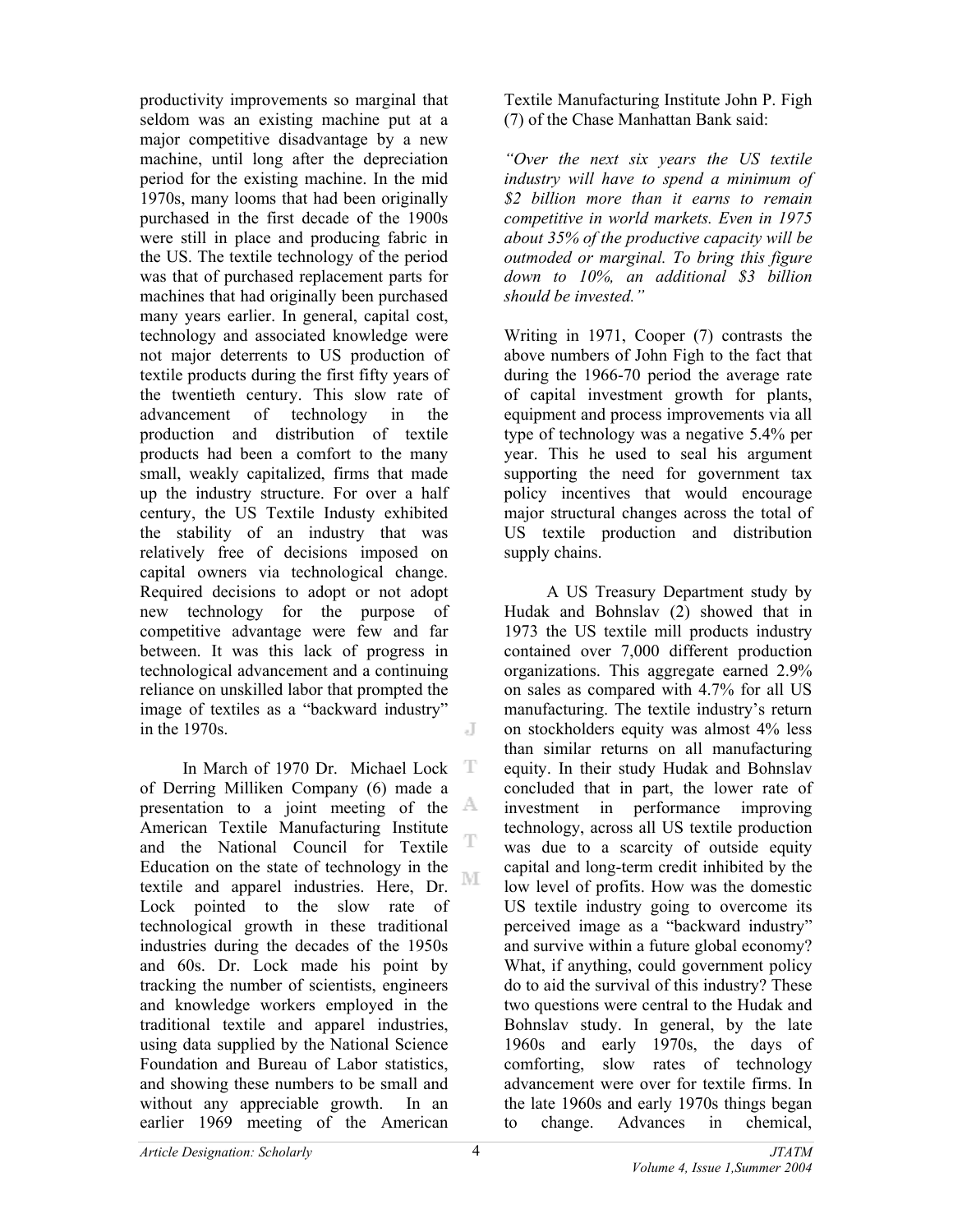mechanical and information technology became potentially available at a rapid rate for industry adoption during the decade of the 1970s. In the 1970s how the arrival of technology and knowledge and the potential adoption of the fruits of discovery would affect the US textile industry was of great interest to industry leaders, US government officials and the US public in general.

In December of 1976 The National Science Foundation awarded the North Carolina State University School of Textiles a grant for the purpose of studying the factors that would contribute to the advancement of productivity in the US textile industry. This grant supported the organization and development of the *Textile Industry Productivity Workshop* that was held at North Carolina State University in Raleigh, North Carolina on January 18-20, 1977. The *Workshop* was attended by fifty invited participants representing industry, labor, government, and academia. Participants were chosen using a criterion of knowledge and national influence relative to the issues under study. The objective of the workshop was to develop from the industry perspective a listing, in priority form, of those areas of study which were most likely to have the greatest impact on improving productivity through the advanced use of technology and knowledge in the US textile industry. The study priorities were to be used by National Science Foundation and T other national research units, both public and private, for a better understanding of the  $\mathbb{A}$ costs and benefits of expending additional<br>research dollars in the pursuit of  $\mathbb T$ research dollars in the productivity advancements through science, ΝE technology and knowledge. Although funded by National Science Foundation, the results of the workshop were intended to serve as a guide for the support or nonsupport of future studies by private companies, industry associations, academic institutions, and government research agencies other than National Science Foundation.

Conclusions generated by participants at the *Textile Industry Productivity Workshop* varied across groups of participants. In particular, representatives from the stronger (size and capitalization) US textile firms argued that the major priorities for improving textile productivity were two; foreign competition and industry structure.

These participants argued that the existing structure, containing four to five thousand marginally capitalized domestic firms, depressed prices and profit rates to the point where the rate of capital investment by firms with access to investment capital and the general rate of productivity growth were greatly retarded. These representatives argued that private funds spent for technology and knowledge improvements could, over time, lead to a healthy concentration of the industry into fewer business units and these business units would be able to survive in a global market environment within a domestic US structure. This group of participants was in strong support of government tax policy incentives that would aid the more capitalized firms to increase private capital spending across all types of productivity improving technology. Some participants believed that any government policy tax incentives would be "a day late and a dollar short." Several workshop participants concurred with the following point made by one of the discussants:

*"while I can see a concentrated, technology, knowledge-based, textile industry that is globally competitive through smart use of productivity and our marketing advantages, I do not believe we have the ability to get there in time to save the domestic industry given our industry structure starting point."* 

While there was a general consensus among workshop representatives of industry, government, labor and academia as to the major importance and appropriateness of government sponsored studies in areas dealing with the impact of government policies and regulations on the US textile industry, this was not the case for government sponsored studies into technology based productivity improvements. A general agreement was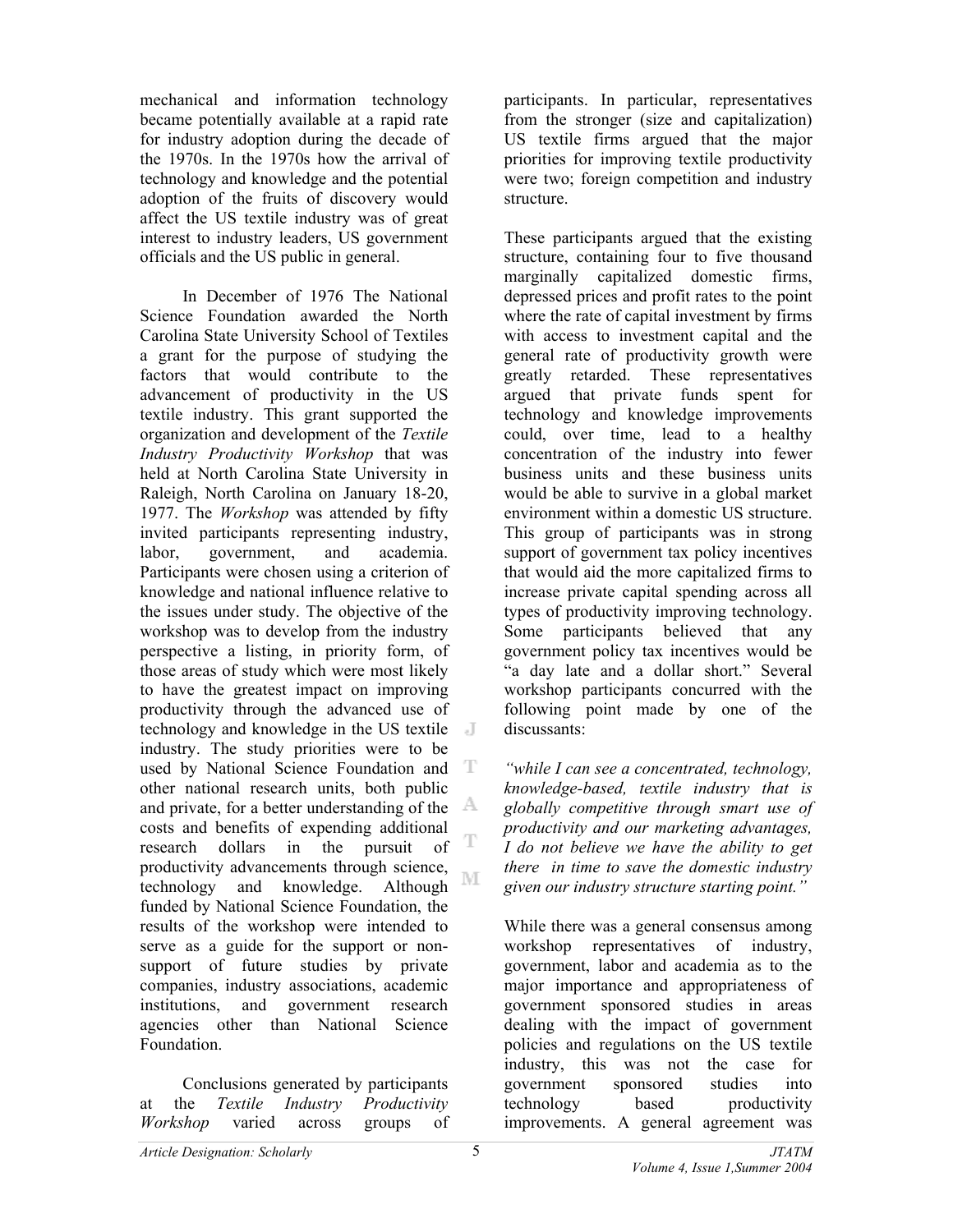held among industry leaders that government sponsored studies of this type acted as a way to subsidize weaker firms in competition with stronger firms. To survive in a global economy the industry needed to rid itself of these weaker firms and replace them with more concentrated, capital intensive, technology intensive, knowledge intensive firms. It was all about structure!

Writing in 1976, Hudak and Bohnslav's US Treasury Department's study for the Office of Industrial Economics (2) reported findings consistent with the conclusions of the *Textile Industry Productivity Workshop* (4)*.* Addressing those textile industry critics that referred to the textile industry as a "backward industry," Hudak and Bohnslav pointed to the existence of a small number of highly progressive firms such as Burlington Industries, Milliken and Company and Texfi as profitable outliers in the US textile industry aggregate. They pointed out that firms, such as these examples, were able to capitalize on the emerging new technologies associated with textile machinery and manmade fibers, using state of the art computerbased systems, and were able to gain a significant competitive advantage over slower reacting and smaller firms. They pointed out that many of these more profitable companies were integrated vertically and/or horizontally to gain in flexibility, diversification and financial  $\mathbb T$ strength. After acquiring control of smaller mills, companies such as Burlington and  $\mathbb{A}$ Milliken had applied mass production and T information-based techniques in consolidating diverse textile supply chain NI activities into well integrated operations. Other companies, such as Texfi sought greater control over its source of fibers and as a consequence began to manufacture man-made fibers for their own knitting mills. Together these events gave these firms, and others, the potential of transforming the textile industry into a small group of expanding, profitable, firms engaged in integrated activities and competing against a massive number of existing small firms who would continue to remain in the industry until survival was no

longer possible. However, in 1975 Cooper (3) reported that the Burlington, Milliken, Texfi, etc. group of firms represented only 30% of the domestic US textile market share with small under-capitalized firms sharing the remaining 70%.

#### **Progress and Failures of Technology Adoption in the US Textile Industry**

## Technology Adoption in Apparel the OAC Solution

A major problem for domestic US producers of apparel products during the 1970s and 1980s was the labor intensive nature of the cut and sew processes involved with the apparel forming process. Using standard production techniques of the time, the labor cost differential of US and foreign wage rates was, in most cases, too pronounced against US apparel firms to maintain a viable presence in the total US textile-apparel supply chain. Thus, many textile firms supported mills in Central America and the Caribbean to cut and sew apparel fabrics as they moved through the supply chain to ultimate distribution among US outlets. During the 1970s and 1980s one could watch daily flights from Greensboro NC and other southern airports where large planes carried locally produced fabric to various non US destinations and return as cut and sewn products.

Just as Burlington Industries and a handful of other textile companies tried to beat the odds for firm survival in the US through technology adoption, during the 1970s and 1980s a few apparel firms flirted with a similar strategy. While the strategy never reached fruition, the various attempts by a few firms was note-worthy. The strategy is referred to in this paper as the *OAC Solution*.

OAC (Operations Analysis Company) was a consulting company based in Atlanta Georgia. Unlike another Atlanta based consulting company, Kurt Salmon and Associates, who only served textile and apparel clients, OAC was an engineering based company that specialized in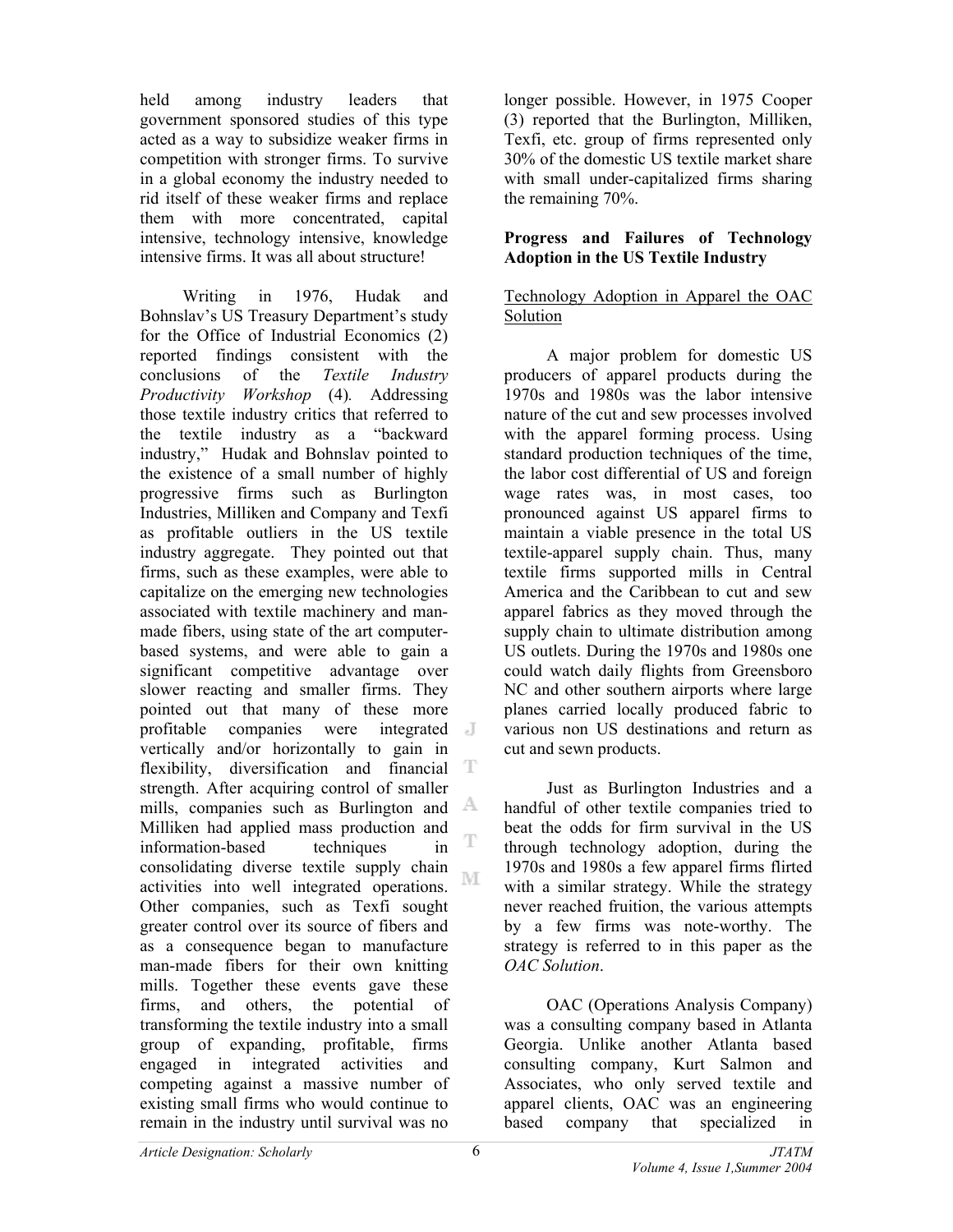productivity improvements, irrespective of industry. The basic sewing processes of US apparel firms had in the 1960s adopted the Kurt Salmon concept of *the traveling bundle* as their process of choice. This concept treated the apparel sewing process as a jobshop process, where operators at stationary sewing work centers sewed bundles of processed materials, stored in backlogs behind each work center, as the bundles were differentially routed from work center to work center. In the absence of computer based scheduling of work flow, the traveling bundle system tended to generate large quantities of in-process inventory, long lead times and poor reaction time to the diverse needs of the market place. The OAC approach to the problems of apparel processing was an outside the box, nonconventional wisdom solution. This approach was developed in a small number of operations and tested for the feasibility of the approach.

In a college level Operations Management course, students learn the different approaches to processing. One method of processing is the job-shop approach used by many different types of production firms including those firms producing textile apparel. A second approach that students learn about has to do with various ways machines can be configured and balanced to produce something similar to what might be called  $T$ an *assembly line*. In general, assembly line approaches to processing tend to generate  $\mathbb{A}$ significant improvements in labor T productivity compared to job-shop approaches. For years the conventional M wisdom was that assembly line approaches to apparel production were totally out of place in the apparel industry. Thus, any solution to the labor productivity problems of the US textile industry that advocated an assembly line approach was met with a closed mind from the start. That was the case of the OAC Solution.

In the late 1970s and early 1980s robotics and digital computer based methods for optimum fabric cutting were being perfected in non-apparel industries and

research institutions. The OAC solution saw the integration of these two emerging technologies as a potential solution for the labor intensive fabric cutting component of apparel processing. For the more important labor component in the sewing process, the OAC solution was to develop a process of flexible machine cells that could be quickly, with computer-based scheduling aid, configured into a labor-balanced assembly line. This solution took advantage of the fact that sewing machines are easily moveable and can quickly be configured and reconfigured as *machine cells*. When coupled with a simple set of moveable, conveyor belt type material handling devices, the experiments with this approach showed the potential for significant labor productivity improvements. What was needed was the development of software that would allow the OAC solution to become a general solution. Rates of Return on investment in the OAC solution were shown to be significant and those involved believed that the approach would allow a number of US based apparel firms to survive and prosper in the coming global economy of the 1990s.

The OAC solution is an example of a technology solution for a major industry that was never adopted. Implementation of the approach was considered too risky by firms that in-the-main were under-capitalized and unable to justify any approach to the improvement of productivity that was not certain. During the late 1980s and the 1990s apparel firms in the US began to disappear and found their way to cheap labor countries dispersed across the new global economy.

## Computer-based Monitoring and Process Control

By 1969 a relatively small number of visionary firms in the US textile industry had made significant progress in the adoption of computer-based process monitoring and control technology. This case is well documented in the article Data Collection; Mill Machine Monitoring appearing in the September 1969 publication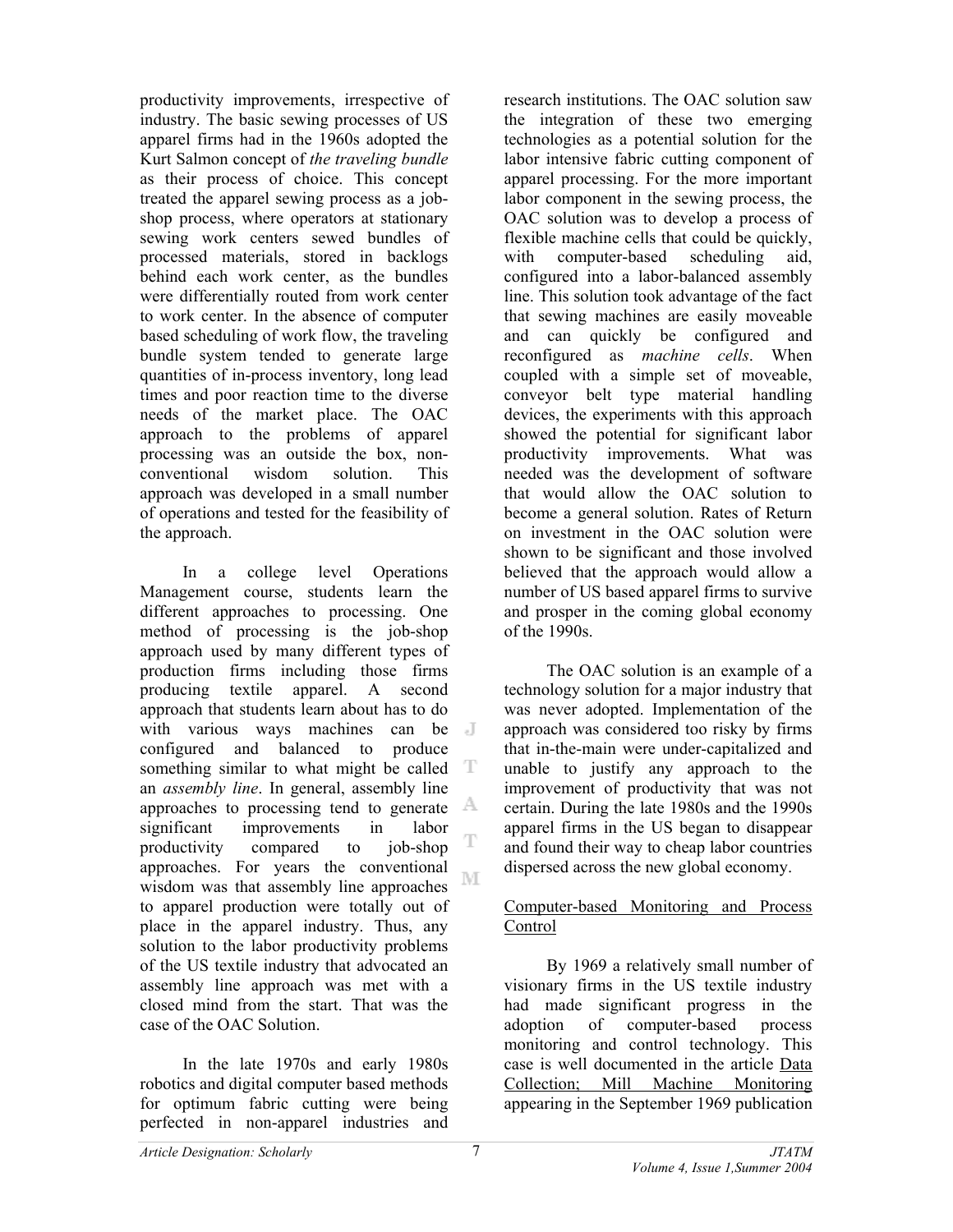of *Textile Bulletin* (5). The article treated the emerging technology of:

*"sophisticated electronic instruments, data collection systems and computer analysis and control systems not found in mills a few years ago."*

*Textile Bulletin* reported that about 100 US firms had successfully completed projects to implement electronic data collection systems to either monitor and/or control process operations by 1969. These systems included the monitoring of processes across both yarn forming (spinning, twisting and drawing frames) and fabric forming (looms and knitting machines). Some small subset of these firms had extended their monitoring technology in actual process control where, based on monitoring generated data, automatic action is taken to change the current behavior of the on-going process.

In 1969 data collected from computerbased monitoring systems was being used by a select number of firms for decision support and cost accounting. Significant improvements in process productivity were reported across firms adopting these systems. Much of the improvement came from workers being better able to judge actual against standard performance and make on-the-spot adjustments more rapidly to process deviations from standard. By 1969 computer-based process control T technology had advanced for some few firms beyond just data collection. It had advanced to the point where systems were Ē being used to initiate corrective action in processes. In this way the computer receives M and analyzes data, as in data collection of dye shade in the fabric or yarn dyeing process. But in addition, using data analysis as input, the computer-based technology signals an action message to the process, maintaining the process within given predefined parameters. *Textile Bulletin* reported that electronic instruments and control devices for a significantly increasing number of textile production processes were becoming available for potential adopters.

## Burlington Industries

In 1980, Burlington Industries contained over 20 business divisions, both domestic and international. Its total sales were approaching 3 billion 1980 dollars of sales. During the 1970s the management of Burlington Industries adopted a *technology improvement strategy* that was to be phased across its various business operations over time through the 1980s. Its strategic plan was to allow its most profitable divisions to reinvest profits in productivity improving, cost reduction, technology. As new mechanical, chemical and information technology became available to the US textile industry and met the goals of profit improvements, either through increasing revenues and/or reducing costs, these selected business divisions of Burlington Industries were encouraged to adopt the technology. A second point of the strategy was to utilize knowledge gained from the technology adoption process in the more profitable divisions in carrying out a policy of *technology transfer* to enhance the business competitiveness of all businesses within the company. During the decades of the 1970s and 1980s, the firm dominated the US market for worsted menswear fabrics. It had sizeable market share of the US textile home furnishings business (carpets, drapery, upholstery, bed and bath products) and had been an innovator in the development of special purpose industrial fabrics. One of its largest businesses, about 30% of total sales, was in the category of general apparel fabric. Because of the world-wide structure of the apparel supply chain the general apparel fabric business was most vulnerable to both domestic and foreign competition. Thus, an important part of the overall *technology improvement strategy* for the firm was to improve its competitive position in the supply of general apparel products through the knowledge base developed in other parts of the company.

In retrospect the technology improvement strategy undertaken by Burlington Industries during the 1970s and 1980s was a significant success. Interviews with the responsible management of the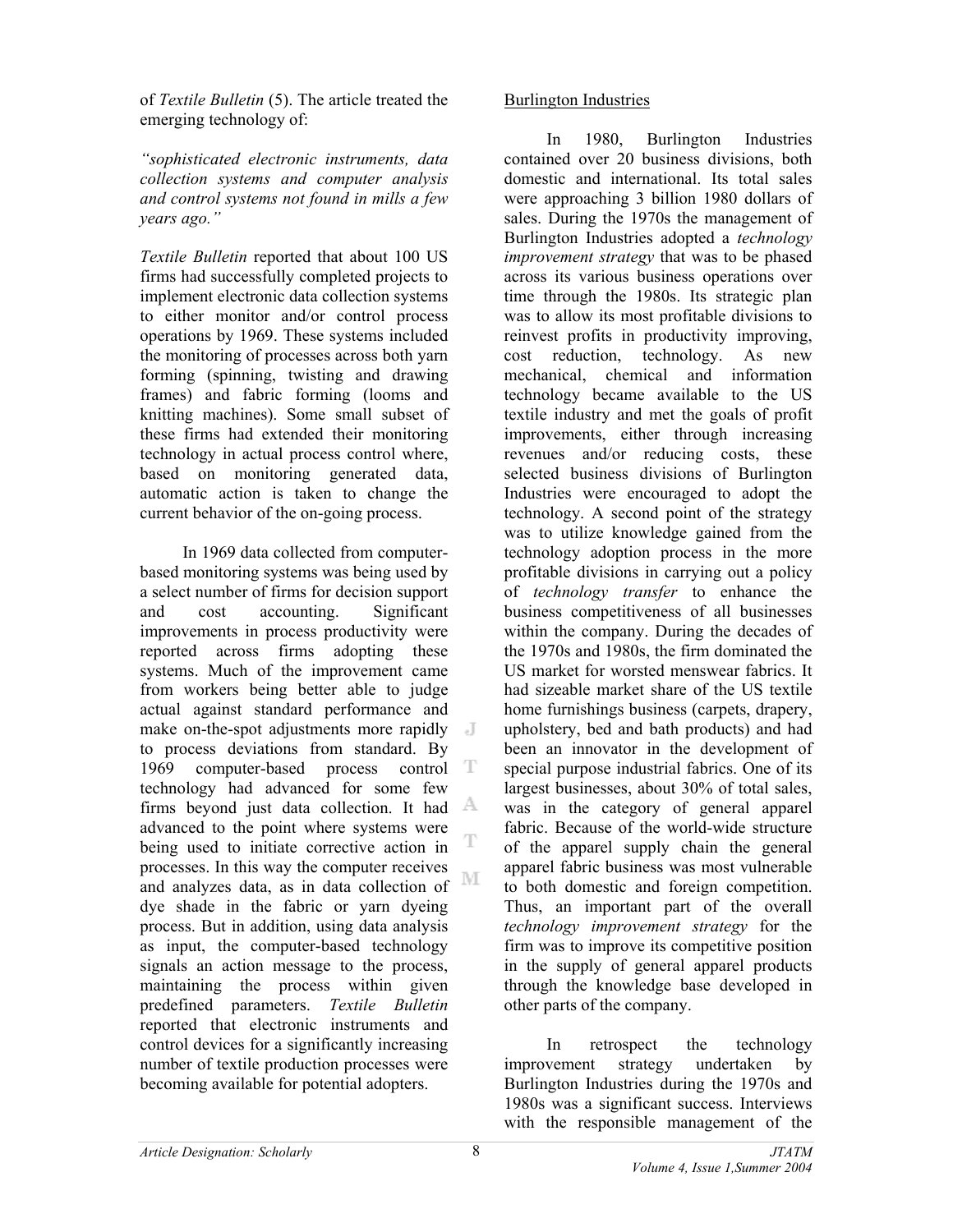time, personal involvement with the business decisions of the time and access to intra-office management documents, allow the writer to clearly comment on the progress of the *technology improvement strategy* for Burlington Industries during this period. During the 1970s and first half of the 1980s Burlington Industries developed a number of its businesses into "state of the art" operations through the adoption of the world's most modern production and information technology. In addition to the world's most modern yarn and fabric production machines, the Menswear (worsted fabric) operations contained state of the art computer-based information technology. Operations information technology was supported by computerbased monitoring and process control systems across the complete supply chain. Yarn production was driven by a highly sophisticated materials and capacity requirements planning system (MRP/CRP). Fabric production was driven by a specially developed loom scheduling, warp beam loading, algorithm. In addition, the dyeing and finishing processes were run by IBM's finite scheduler CAPOSS. Aggregate planning was accomplished by a linear programming system and a computer-based exponential smoothing forecasting system that allowed for item level and group level forecasts initiated the planning process with data collected from a state of the art data base management system. Most notable T about the information technology of the Burlington's Menswear division was the  $\mathbb{A}$ high state of system integration that existed Ē among the individual system components. By 1985 similar conditions of state of the art ΝE technology such as the case in the Burlington Menswear division existed in a number of other of Burlington's companies. It is fair to say that in its aggressive approach to technology adoption, the firm did not always make the correct decision. One example is the aborted project to attain the world's most modern customer order servicing system that was undertaken by the Burlington Carpet division in the US. In this project the firm made a decision to enter early with an existing hiearacheral database technology, IBM's CICS/DL1, against an

alternative decision to wait for an available relational database technology to be improved. Well into the project and several million dollars later, the CICS/DL1 project had to be abandoned because it was the wrong technology for the given application. Later applications of a fully relational database technology were more appropriate for the given Burlington application and would have allowed the project to be successful. However, the Carpet project shows the aggressive nature that Burlington approached productivity improvement through technology adoption during the 1970s and 1980s. This zeal for technological improvement extended to its international operations.

At the beginning of the 1980s, Burlington Industries supported international operations in Puerto Rico, Mexico, Canada and several countries across Europe. World political conditions were such that Asian operations were not to be considered at the time.

New technology adoption, including information systems approaches developed for its domestic divisions were to be applied to international businesses in locations that could not be called "cheap labor" countries and were already negatively impacted by a global textile economy that was in a state of significant excess capacity. For these international operations, the firm's *technology improvement strategy* was to be carried out in Mexico, Canada, Germany and the UK when a world wide textile recession appeared in the early 1980s. By the mid 1980s this recession and the rise of China and other Asian countries as major players in a world textile economy led to a first round of divesture of marginally profitable operations by Burlington and other US textile companies who had chosen an aggressive approach to technology adoption. During this time much effort was placed on shoring-up the productivity gains of its more profitable operations and focus on technology adoptions was redirected to restructuring operations that they might generate sufficient funds in the short-term to survive. With the NAFTA agreements and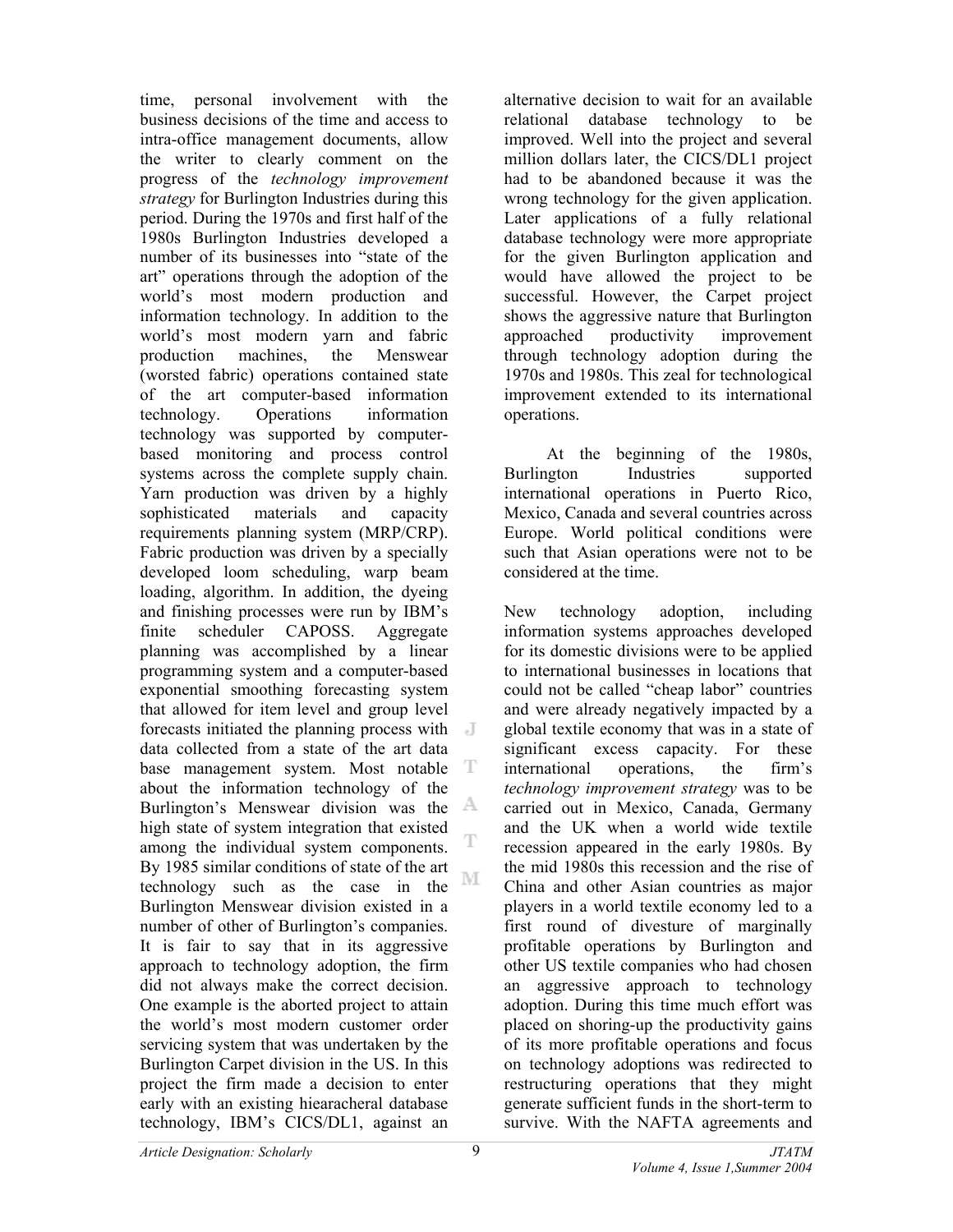opening markets in the communist world, attention of many of the surviving US textile companies shifted from productivity questions within a more static structural environment towards a geographical restructuring of their operations within the new reality of a more open global economy. In general the cost trade-off of cheap labor in the emerging global textile industry greatly outweighed the typical productivity enhancements that could be gained from technology adoption at existing locations. The end result was either forming partnerships with cheap labor operations in the new economy or declaring bankruptcy.

#### **What Was Learned From the Textile Experience?**

### View of Technology Adoption in the US Textile Industry

During the 1970s, Cooper, Hudak and Bohnslav all made the point that technology adoption in the US textile and apparel industries was about, in the first place, having the resources to consider technology adoption and, given the available resources, having the required knowledge base to assess the risk of using or not using the available resources to adopt a given technology at a given point in time. These authors point to multiple case studies of textile technology investment behavior during the 1970s and 1980s where the great T majority of US firms were unable to take advantage of available opportunities in  $\mathbb{A}$ technology advances because of lack of T available investment capital. For the small number of firms that could take advantage M of these opportunities, the correct adoption strategies depended to a large degree on risk assessment knowledge of the technology potential and the appropriate timing to adopt the technology.

Cooper, in his 1975 (3) writings, looked at investment in textile and apparel technology as a high stakes game limited to a select few firms that had the resources to play. He argued that the very existence of the game had a significant impact on the structure of the US industry. He explained

the typical technology adoption process in the textile industry as follows:

*"Consider a situation where technological advances come so rapid that new technology A makes old technology B obsolete within a very short period after technology B is purchased. Starting in the late 1960 and continuing through the 1980s into the 1990s these conditions will be present within the US textile industry. These conditions put small, weakly capitalized textile firms in uncomfortable positions. With a given advance in technology all affected textile firms are required to make decisions. The alternatives are:* 

*1. Purchase the advancement before competing firms and, under successful conditions, exploit a monopoly position with that advancement.* 

*2. Wait for a competing firm to purchase the advancement and make purchase decisions on the basis of the success or failure of the advancement in other firms.* 

*3. Wait for an additional advancement over the present and, in the present, postpone adoption decisions.* 

*The above decision process forces firms into risk taking decisions where the decision taken is based on expectations of the ability to exploit a new technology with sufficiently high expected rates of return that justify allocating capital in this way. The process largely favors those firms with larger access to financial capital and access to the human capital resources that allow firms to better understand the technology cost/benefit environment at a given time in the decision process. In general, under conditions of accelerating technology, the firm making the most correct decisions from alternatives 1, 2 and 3 above, will likely be in the most favorable market position, thus, maximizing its expected survival, over time."* 

Students of game theory may relate the above adoption process to a game where the player with the most information about how to play the game and the largest pool of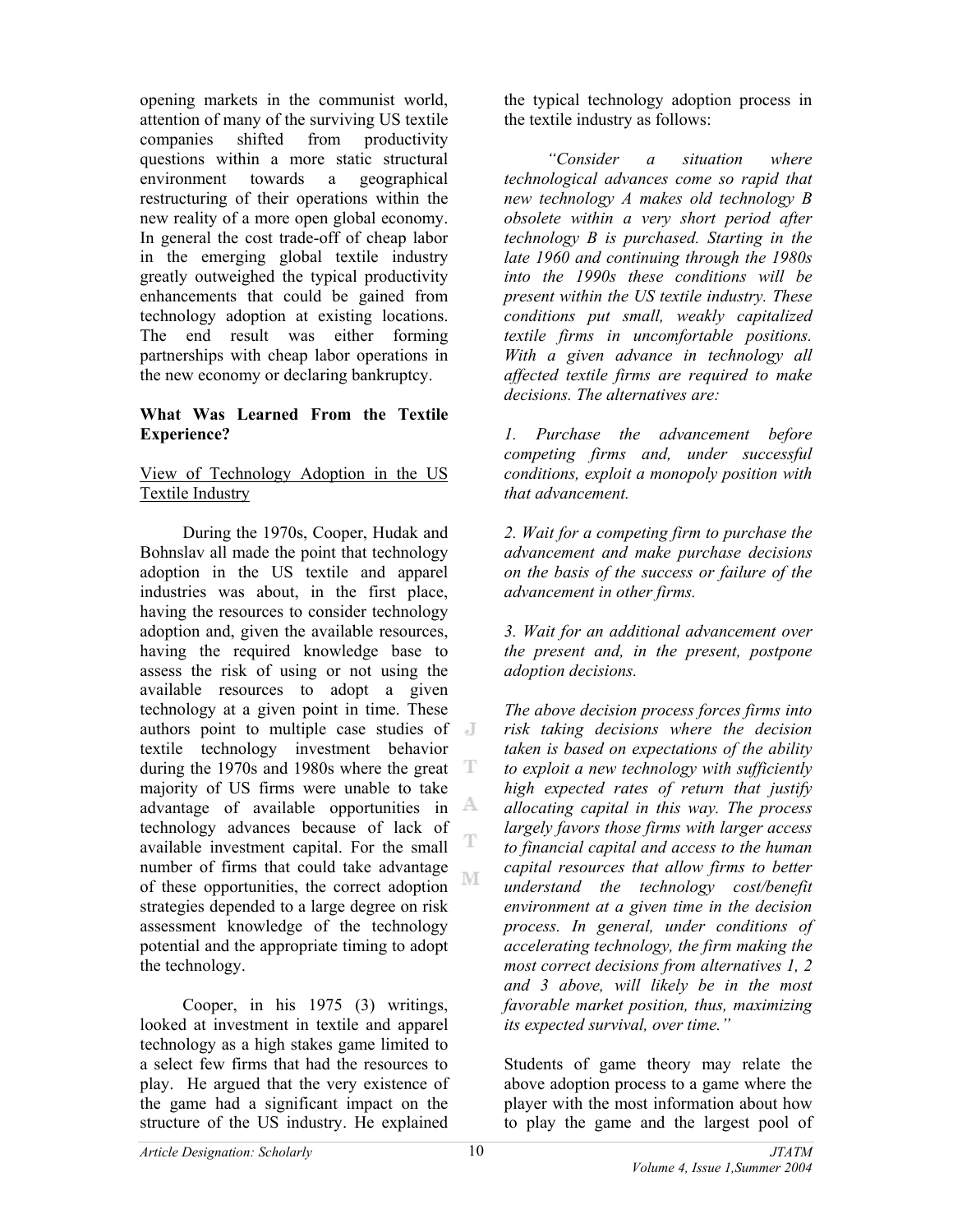funds for playing the game, in the long run, in theory, will always win.

In the case of the textile industry, the lead time required to exploit new technology advancement was important. In the late 1960s and 1970s technology absorption by a given company was affected by the structure of the industry supplying textile technology. During this period, technological advances in textile production were primary mechanical and this technology was being monopolized by European machinery producers. Thus US firms were required to get in line behind foreign product producers and wait to purchase the newest technology. Some US firms chose to "buy" their way into a favorable queue position in order to assure themselves of short lead times for the receipt of the new advances. Other firms were forced into the above decision 2, or decision 3 statuses because of their poor position in the technology vendor queue and the lead time required to absorb the advance. These conditions when viewed on a global basis created world market capacity shifts that led to excess world capacity and depressed prices for US produced textile products.

In general, during the 1970s, 80s and 90s, a textile firm's profitable investment in new technology depended on the ability of that firm to exploit the advance over a lead time that justified the investment. Given the т competitive conditions facing US textile firms at the time, as the initial cost of new A exploitable technology increased, either the rate of profit flow from that investment had to increase or the lead time available to the NΓ firm to exploit the new technology had to increase. Also, as the initial cost of new exploitable or non exploitable technology increased, the cost of making the wrong decision at decision point 1,2 or 3 above increased. At some point of increasing initial cost for new textile technology the risk of a wrong decision became prohibitive for many or most of the four or five thousand weakly capitalized US firms (mentioned earlier) so they continued to choose decision 3; to not adapt new technology and wait for the inevitable day when they are driven from the

market by an inability to compete. Such was the case for much of the US textile industry during the decades of the 70s, 80s and 90s.

The experience of the US Textile industry raises a number of researchable questions. One obvious question has to do with the degree of market competition and the level of technology adoption. The textile experience may imply that as markets approach a state of pure competition, technology adoption greatly decreases. Conversely, as firms discover ways to gain degrees of monopoly power, technology adoption is encouraged. Is there some minimum level of market pricing power required to cause a positive flow of technology adoption? Does the textile experience point to more competition means less technology adoption? If so, does that mean that as the global economy becomes more and more competitive there is a tendency towards a steady state that slows down the technology adoption process? The textile experience points to the understanding of risk levels as a major factor in the technology adoption process. If one uses the surrogate of Investment Dollars Required per Lead Time to Exploit Advantage for a measurement of risk, does not the smaller lead time available as markets become more competitive argue for less investment in technology adoption as global competition becomes more intense? These and other research questions are implied by the US textile industry experience. Whether trivial or not, one does gain insight from the study of one of the world's most competitive industries and how its behavior might be used as a learning tool.

# **References:**

- 1. Technology at the End of the Century by Frederick Allen, American Heritage of Invention & Technology, Winter 2000
- 2. The Textile Industry; A Study of Capital Investment, Technology and other Factors Affecting Prescribed Capital Recovery Allowances of

T